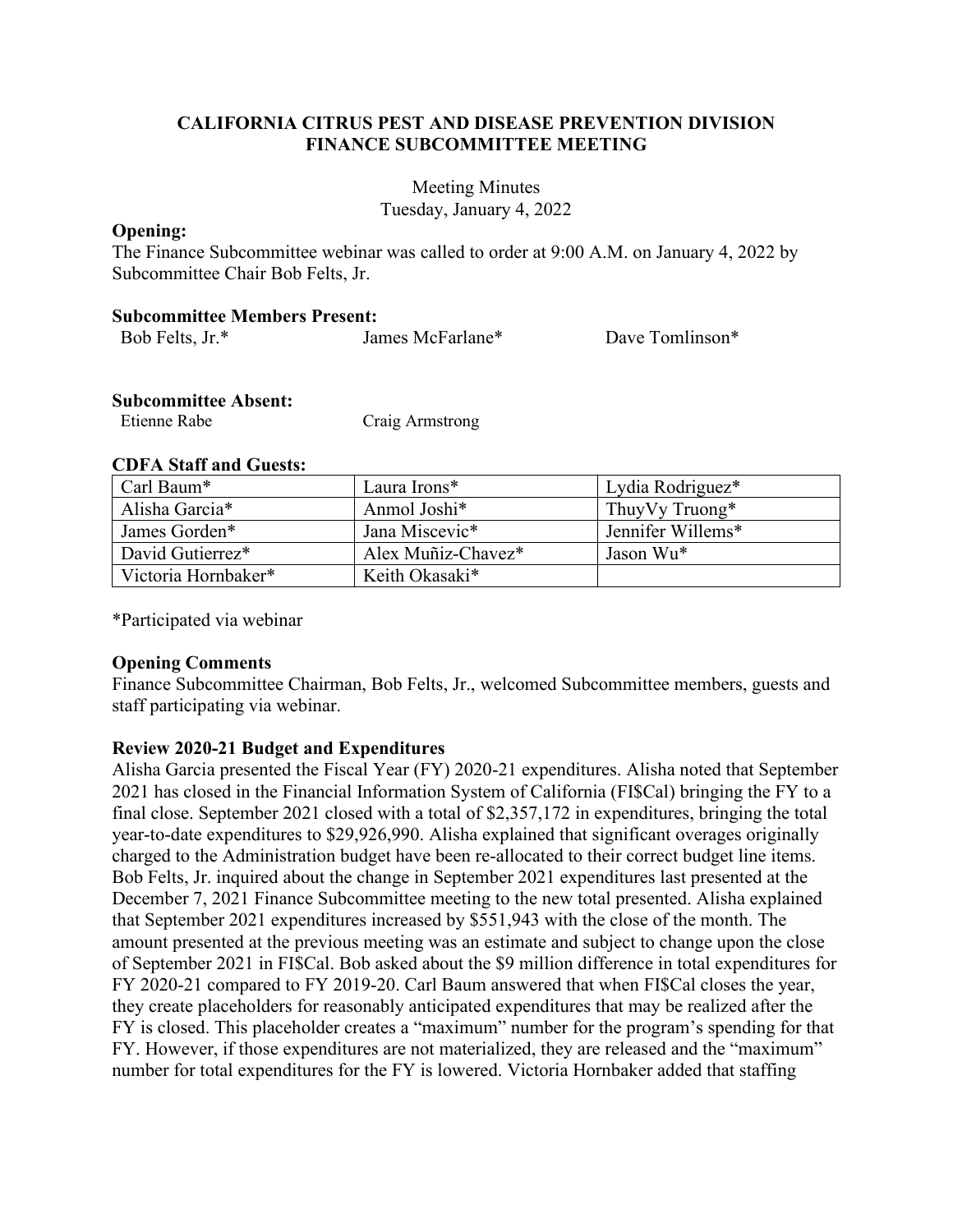compared to this FY, because CPDPD was still in its early stages of being its own division. levels for Citrus Pest and Disease Prevention Division (CPDPD) were much lower last FY

#### **Review 2020-21 Revenue**

 Alisha presented the FY 2020-21 revenue. For September 2021, CPDPD received \$19,938 bringing the annual total to \$15,548,341. This is 96 percent of the projected revenue for the year, leaving an outstanding balance of \$659,658. Alisha added that CPDPD will most likely not receive a significant amount of the outstanding balance. The annual total is \$3 million below the prior year annual total largely due to the reduced assessment rate from nine cents (\$0.09) per carton to eight cents (\$0.08) per carton. However, the annual total is on par with the past threeyear average.

## **Review 2021-22 Budget and Expenditures**

 December 2021 are not closed in FI\$Cal, the totals are estimates and are subject to change. year-to-date total to \$5,268,647. December 2021 expenditures of \$579,062 do not reflect staff Alisha presented the FY 2021-2022 expenditures. Alisha stated that October 2021 through Expenditures have increased by \$2,050,387 from the December 7, 2021 meeting bringing the salaries and benefits.

# **Review 2021-22 Revenue**

 Alisha presented the FY 2021-22 revenue. For November 2021, CPDPD received \$996,061 bringing the year-to-date total to \$1,417,282. The year-to-date total is 10 percent of the projected cartons be presented with the revenue metrics. James McFarlane suggested that staff present the original projected revenue along with the actual revenue to date, to create an adjusted projection based off revenue received moving forward. revenue leaving a remaining balance of \$11,494,217. Bob requested that the projected number of

## **Discussion on Moving Committee Fiscal Year to State Fiscal Year**

 Carl Baum explained that all financial reports CPDPD receives from Financial Services and receives federal funds on the Federal FY, FI\$Cal has a built-in system specifically created for this exception. By moving to the State FY, staff will be able to provide a more accurate fiscal representation using FI\$Cal resources to diligently monitor CPDPD spending to then present to the Finance Subcommittee. Bob mentioned that the main reason for the current Committee FY is to be able to set an appropriate assessment rate based on crop projections for the next FY. Carl assessment determination process unchanged. CPDPD has a healthy reserve fund, should there be any concerns during a FY, the reserve has the capability to carry CPDPD through to the next FY. Dave Tomlinson mentioned that it is important to tell packing houses the assessment rate for packing houses to change the rate mid-season. Dave asked if there was any legislative procedure FI\$Cal follow the State FY (July-June). These reports include total annual expenditures, management of funding sources, the Fund Condition Statement, and internal budget drills. CPDPD currently converts those reports to the Federal FY to present to the Finance Subcommittee and Full Committee, however this takes extra resources. Although CPDPD clarified that although they will be on the State FY, the Committee can choose to leave the the year before the crop season. Victoria agreed and added that it is not fair to growers and to change the FY. Bob answered that there is nothing in the legislation that would prohibit this